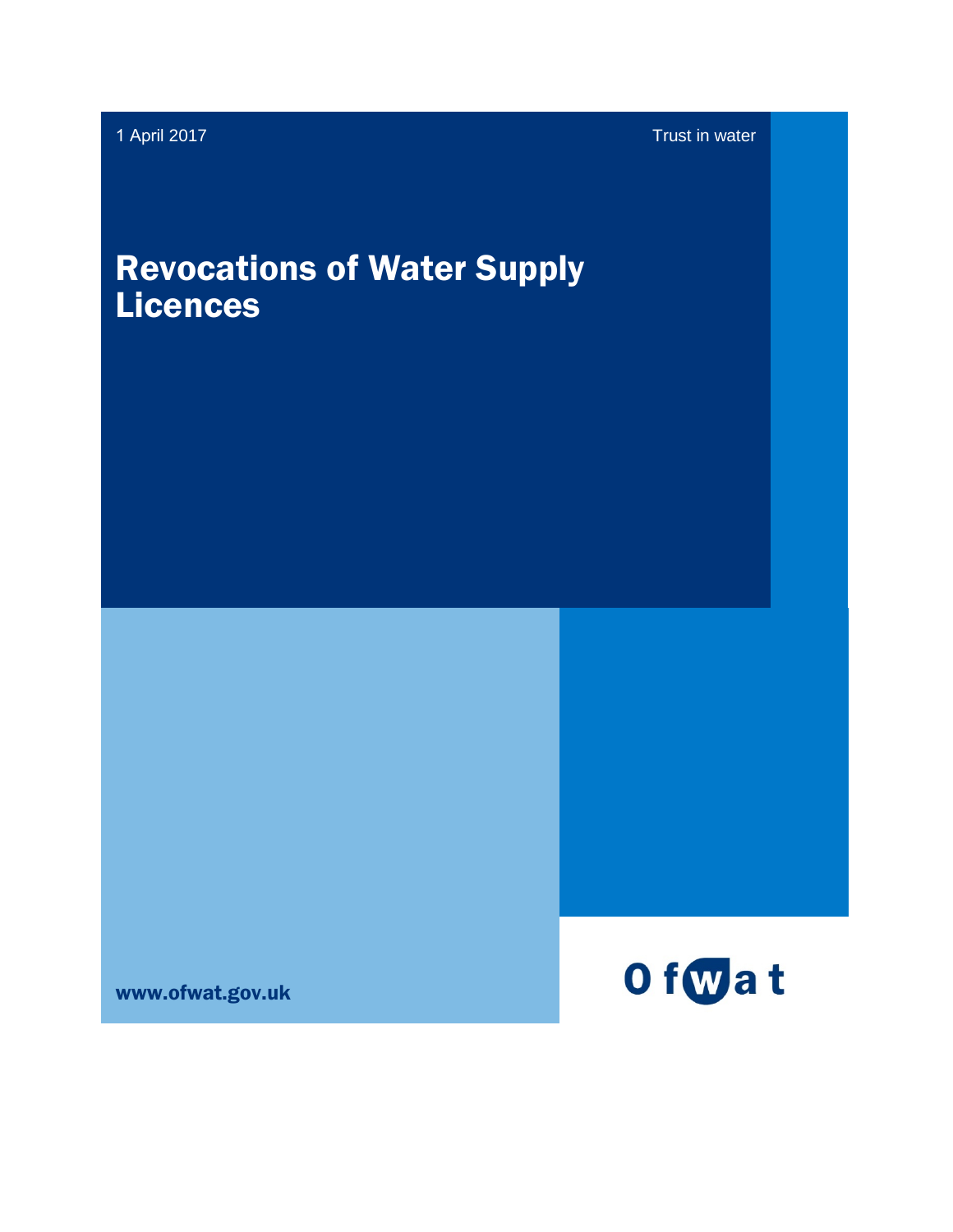#### About this document

This document serves as the Notice required under section 195A of the Water Industry Act 1991 (WIA91) setting out the background and reasons for the revocation of old Water Supply Licenses (WSLs), pursuant to a qualifying scheme made under section 91 and Schedule 11 of the Water Act 2014 (WA14).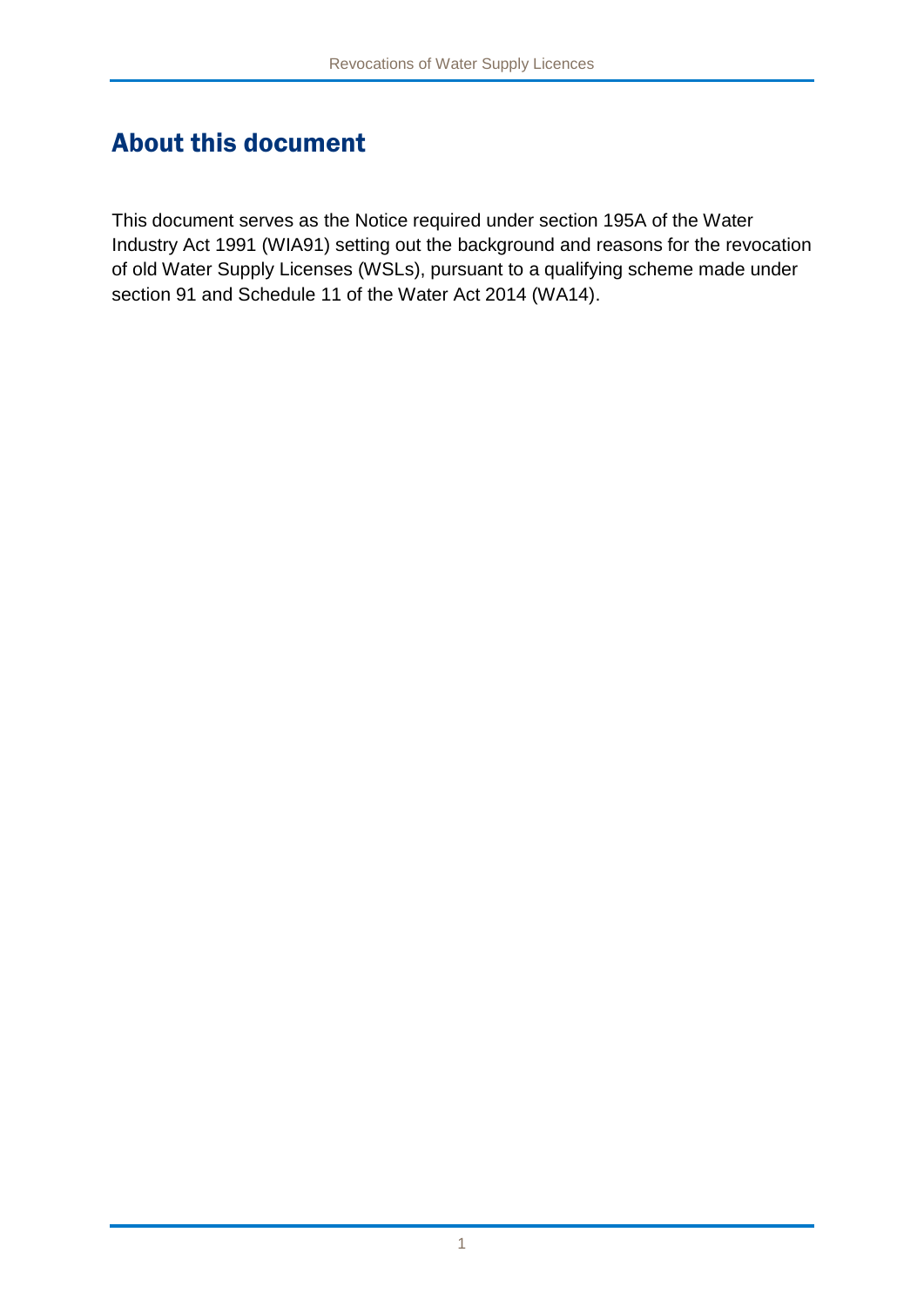#### **Contents**

| 1. Background                  |   |
|--------------------------------|---|
| 2. Reasons for the revocations | 5 |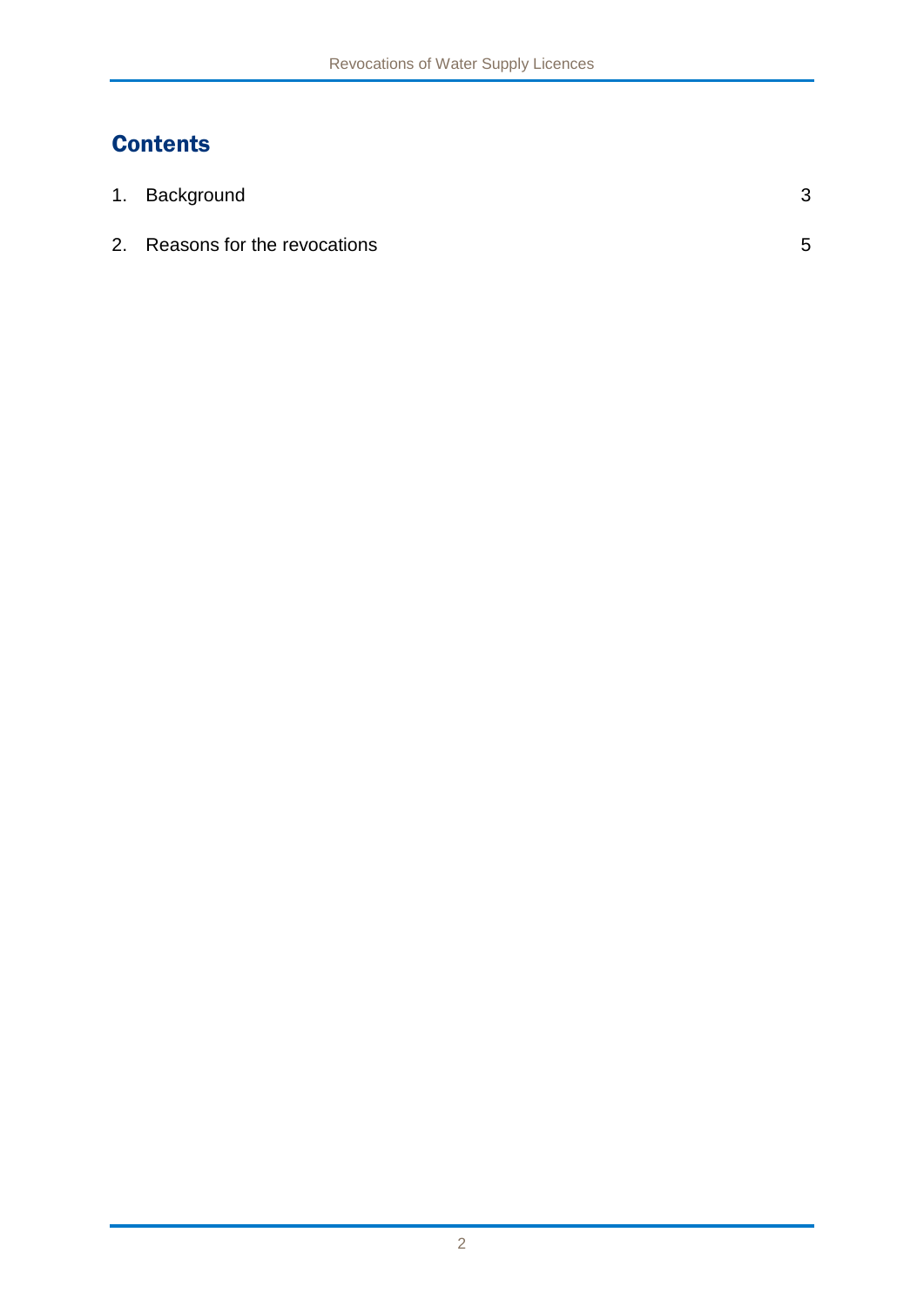## 1. Background

The WA14 allows eligible business, charity and public sector customers (business customers) to choose their supplier of water and wastewater retail services from 1 April 2017. For customers who use the supply system or sewerage system of an appointed company whose area is wholly or mainly in England, the market will be extended to include all eligible business customers. For those who use the supply system of an appointed company whose area is wholly or mainly in Wales, only customers using more than 50Ml of water each year will be able to choose their water supplier, reflecting the policy position of the Welsh Government.

Opening the expanded business retail market requires new systems, licences, rules and processes to enable eligible business and other non-household customers to engage with the market, and for new retailers to enter the market. These licences, rules and processes form part of the new [legal and regulatory framework.](http://www.ofwat.gov.uk/wp-content/uploads/2017/02/Legal-framework-for-retail-market-opening-updated-February-2017.pdf)

Under the new retail market arrangements, water and wastewater retail services will be provided by either a regional water and/or sewerage company holding an Instrument of Appointment (IoA) (appointed company) – covering both wholesale and retail activities – or a licensed retailer holding a new Water Supply and/or Sewerage Licence (WSSL).

As part of the transition to the new market arrangements, we needed to make sure that certain elements of the current framework that are no longer required are revoked or otherwise 'switched off'. Included in those elements are the old WSLs, as these have been replaced by the new WSSLs.

We have explained in earlier documents, including the [response document](http://www.ofwat.gov.uk/publication/statutory-transition-scheme-for-retail-market-opening-response-document/) to our consultation on the use of a statutory transition scheme, that we would use such a scheme to help prepare for the opening of the expanded business retail market in April 2017. The transition scheme is referred to as a qualifying scheme in Schedule 11 of the Water Act 2014 ("WA14").

We published [a notification to all holders of old WSLs](http://www.ofwat.gov.uk/wp-content/uploads/2017/02/Statutory-transition-scheme-notification-to-holders-of-Water-Supply-Licences-and-Combined-Licences-granted-under-WIA91.pdf) to inform affected parties of what we would use the statutory transition scheme to do and the process we would adopt to implement it.

In particular we explained that, amongst other things, we would use the statutory transition scheme to revoke all old WSLs including Combined Licences (an "old WSL" is defined in Schedule 11 to the WA14 as a water supply licence granted under old section 17A of the WIA91).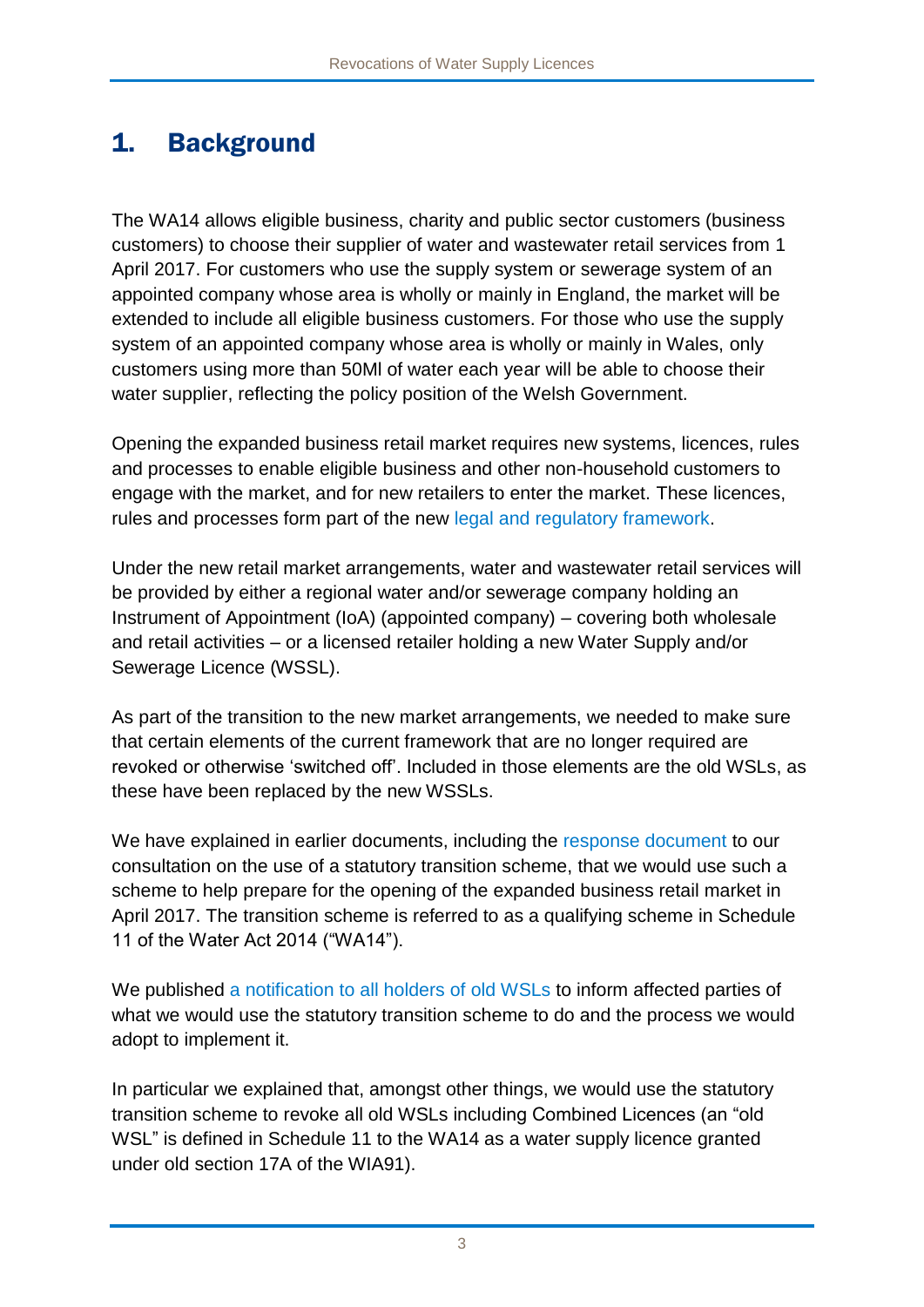On 9 March 2017, we formally [designated the statutory transition scheme](http://www.ofwat.gov.uk/wp-content/uploads/2017/03/Designation-of-Qualifying-Scheme.pdf) which revoked old WSLs at 23:59:59 on 31 March 2017.